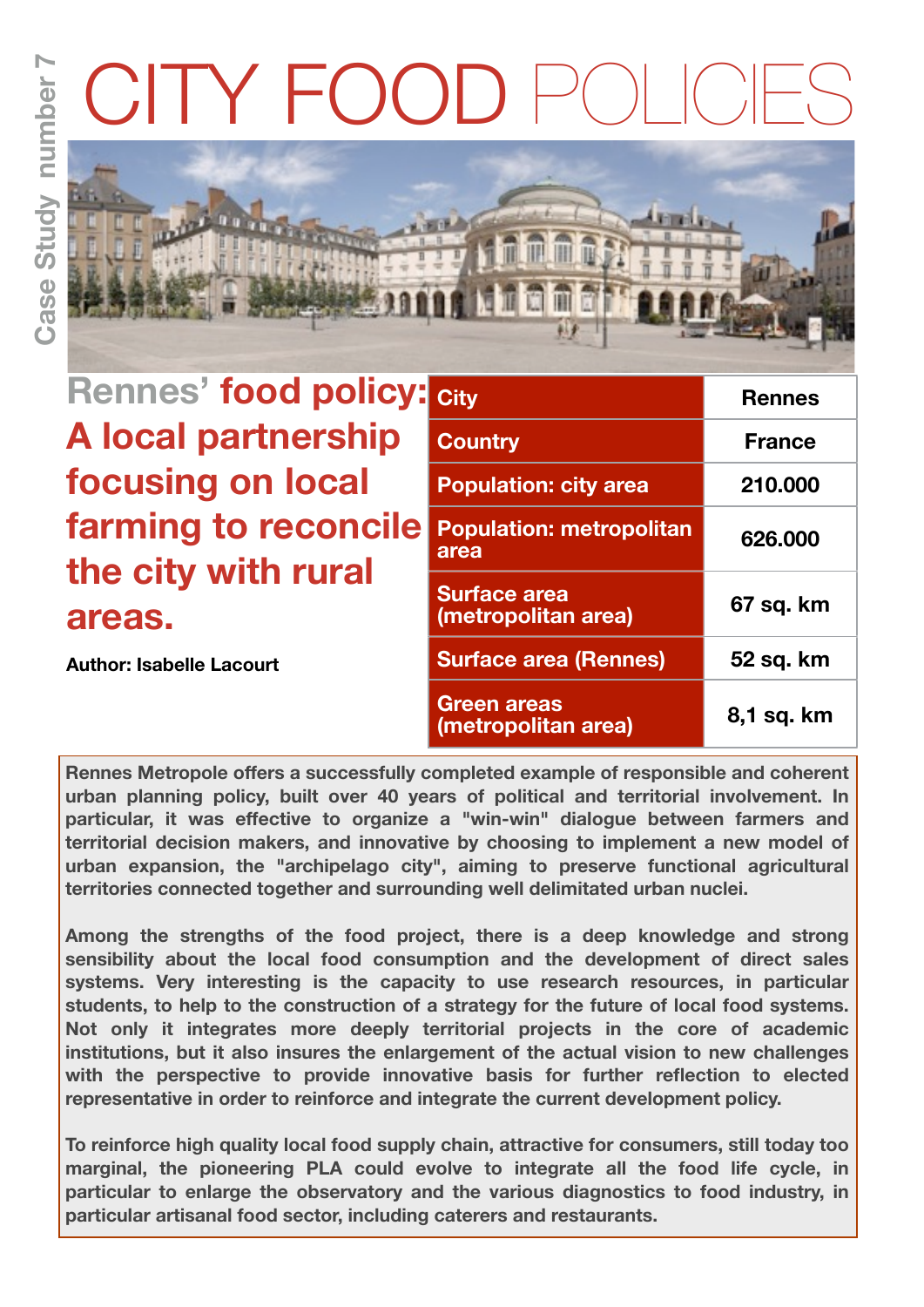## **Setting the scene for the municipal project**

Rennes, 10th largest French city, has developed for more than 30 years a vision of its future development as a metropolis, including neighbouring towns and villages. In the past years, the city has seen the highest demographic growth at national level. The metropolitan area also called "Grand Rennes" (415.000 inhabitants) stretches out around the central city and is separated from the rest of the district by a green belt to preserve rural identity of the suburban towns and villages. Indeed, vast farmlands have been maintained in a fertile area, along with numerous natural sites, notably along the rivers, thus connected with downtown by the mean of public transport and road network compatible with environmentally friendly means such as cycling.

This very dynamic student city (around 60.000 students) and pole of research and technology (agronomy and food industry, electronics, fine chemicals, health and environment) is also a notto-be-missed tourist destination because of its historical heritage and vivid cultural activities.

Agriculture and food industry are the two pillars of primary industry. Car production (today in crisis) has been developed in the past years, as well as telecommunications and IT services.

With respect to the development of agricultural strategy, Rennes metropole is closely tied to an even larger territorial entity called Pays de Rennes and made of 5 different communities members including 140 distinct municipalities.

Pays de Rennes's agriculture is strongly oriented towards dairy cattle farming, but also pig and poultry farming (respectively 20 and 6.7%).

Agricultural prairies, that occupied half of farm lands in the Eighties, have been gradually replaced by crops such as cereals and corn. Hedged farmlands (typical "bocage" landscape) are relatively preserved as an identity of this agricultural territory. Wooded areas are relatively small, except in the area of Pays de Liffré, and large forests are restricted to the mountainous massif of Marches de Bretagne.

Today Rennes metropole agricultural production represents 53% of the total area, including 665 farms (half less than in 2000) and 880 farm head and co-head. Agriculture is an important economic lever all over Pays de Rennes, with 1.400 farms and nearly 10.000 induced jobs, including 3,200 direct agriculture jobs, 3.000 jobs in agro-food companies, 2.000 jobs in services

related to agriculture and 2.000 jobs in agronomy research and teaching.

Between 1999 and 2007, no less than 3.300 hectares were used on the territory, (on average 367 hectares per year), of which 39.5 % for housing, 41,5 % for activities and 18,9 % for community facilities. Such urbanization has taken place on a great extent over farmlands. As it also occurred at national level, the number of farms has dropped off due to farm assembly and enlargement, (- 40 %). As a consequence, the dimensions of farms and livestock have increased, whereas the number of employees (mainly family workers) has been reduced (-36%) and workforce is aging (40% of farmers are more than 50 years old).

The willingness to consider agriculture as a key element of Rennes metropole urban policies has raised 40 years ago from the awareness of serious threats to farmlands: surfaces to be urbanized were appointed without any consultations and agriculture was forced into residual spaces. Land shortage has highlighted the necessity of a comprehensive strategy leading to a local partnership to reconcile the expansion of the city with farming activities.

#### **To go further:**

Rennes: Le programme Local de l'Agriculture : [http://www.paysderennes.fr/Le-Programme-](http://www.paysderennes.fr/Le-Programme-Local-de-l.html)[Local-de-l.html](http://www.paysderennes.fr/Le-Programme-Local-de-l.html)

Agenda 21 Rennes Métropole : [http://metropole.rennes.fr/politiques-publiques/](http://metropole.rennes.fr/politiques-publiques/elus-institution-citoyennete/l-agenda-21/) [elus-institution-citoyennete/l-agenda-21/](http://metropole.rennes.fr/politiques-publiques/elus-institution-citoyennete/l-agenda-21/)

Rennes métropole - Un partenariat local pour concilier Ville et Agriculture. p13-18 in : Atténuer les émissions de gaz à effet de serres du secteur agricole en France. Recueil d'expériences territoriales. Available at: [http://](http://www.rac-f.org/IMG/pdf/AGRO-FICHES1-7-2.pdf) [www.rac-f.org/IMG/pdf/AGRO-FICHES1-7-2.pdf](http://www.rac-f.org/IMG/pdf/AGRO-FICHES1-7-2.pdf)

« Rennes : Les Métamorphoses de la Ville Archipel » Article de Dominique Pialot - juin 2013, Grand reportage. [http://](http://www.alliantis.store-factory.com/media/130919_Reportage_Rennes_Ville%20durable.pdf) [www.alliantis.store-factory.com/media/](http://www.alliantis.store-factory.com/media/130919_Reportage_Rennes_Ville%20durable.pdf) 130919 Reportage Rennes Ville [%20durable.pdf](http://www.alliantis.store-factory.com/media/130919_Reportage_Rennes_Ville%20durable.pdf)

Observatoire de l' agriculture périurbaine du Pays de Rennes [http://www.rac-f.org/IMG/pdf/AGRO-](http://www.rac-f.org/IMG/pdf/AGRO-FICHES1-7-2.pdf)[FICHES1-7-2.pdf](http://www.rac-f.org/IMG/pdf/AGRO-FICHES1-7-2.pdf)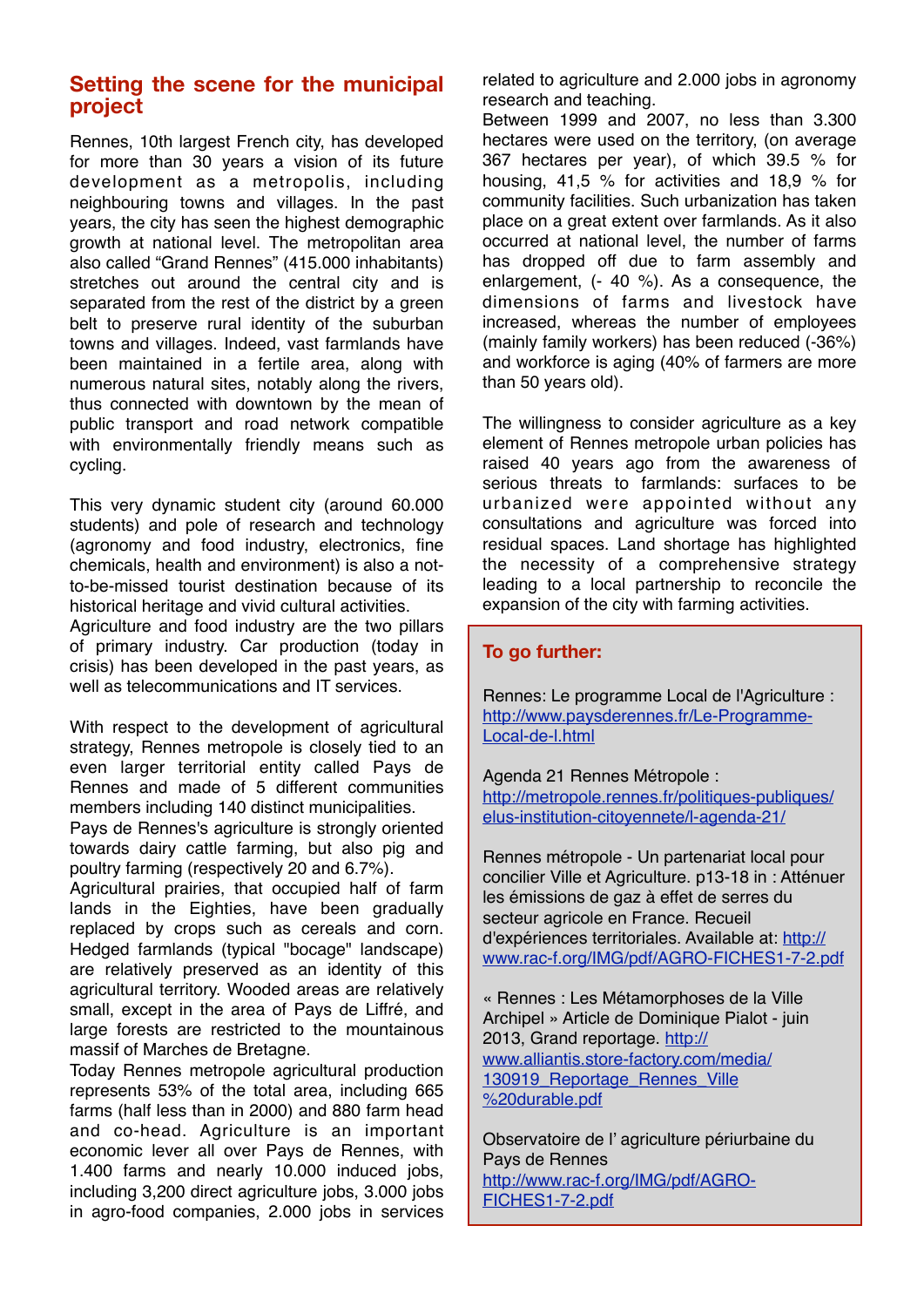# **Starting point and milestones**

## **Building-up governance tools.**

Rennes' first Development Plan was introduced in 1974 (Schéma directeur d'Aménagement et d'Urbanisme). Such approach is considered as a pioneer of the French "territorial coherence scheme" so-called SCoT (Schéma de Cohérence Territoriale). Indeed SCoT is a planning document which aim is to ensure consistency between all different policies dealing with urban planning, such as housing, mobility, commercial building and equipment etc. Established by the law SRU (relative to solidarity and urban renewal) in 2000, it was reinforced by the law Grenelle II in 2010, including specifically the necessity to preserve farmlands and forests and to reduce greenhouse gas emissions.

In 1983, this first Development Plan was revised and for the first time clearly focused on polycentric urban development, proposing the preservation of greenbelts, rather than a linear urban sprawling. Indeed, the original feature in Rennes metropole's territorial approach is to consider itself as an "archipelago" city in which urban centres are considered as "islands" surrounded by "oceans" of nature and farmlands, needed to be preserved as much as possible. In such a territorial development scheme urban centres increase their densification and networking rather than concentric linear expansion and thus coexist with natural and agricultural areas.

In 1994, a new revision leaded to the definition of a landscaping plan, to maintain a balance between urban and rural areas to allow both preservation of local agriculture and urban population growth.

In 2004, Rennes metropole began to draw up its Agenda 21 and signed the Aalborg charter, charter of European cities and towns towards sustainability. Rennes Metropole Agenda 21 includes a strategic plan divided in two main areas: land-use planning and an urban and social programme. It also fosters the involvement of local stakeholders and relies on a sophisticated system of indicators for monitoring and managing the sustainable development strategy.

In 2006, the CODESPAR, local development council (Conseil local de développement)

launched a working group on the future of agriculture in the Pays de Rennes, to prepare the first SCoT document, which was adopted in 2007, giving clear priority to the development of the "archipelago city".

Besides the PLH, Local Housing Plan (programme local d'habitat), which gives guidelines for the needs of Rennes metropole in terms of urbanization, in 2007, a partnership was also established under the name of Local Agricultural Plan (PLA – programme local d'agriculture), between the main territorial authorities : Rennes metropole and pays de Rennes, the chamber of Agriculture, public service body, interface between public authorities and farmers and also the SAFER, French public body in charge of the planning for rural areas. The PLA is a space of exchanges and projects between farmer representatives and elected local authorities, to understand better the challenges and needs for the maintenance and future growth of agriculture in front of urban development of Rennes metropole.

In 2008, the Chamber of Agriculture of Brittany produced a territorial assessment on agriculture and forestry sector's energy consumption and greenhouse gas emissions (ClimAgri®). In 2009, an inventory of all greenhouse gas emissions for the territory of Rennes was made in order to prepare a Territorial Climate Energy Plan (PCET - Plan Climat Energie Territorial), successively adopted in 2010.

# **The Local Agricultural Plan (PLA).**

"Elected representatives and farmers share a common interest to work together on an attractive and favourable frame for the economic viability of agriculture in the territory of "Pays de Rennes". They must design together local policies that enable to consider all dimensions of agriculture in order to warrant a long term visibility." (Extract from PLA, 2008)

PLA's different activities are planned and funded by Rennes metropole and the Chamber of Agriculture, according to the level of involvement of their respective staff. First action has been to provide a comprehensive view of the evolving situation of local agriculture. A 50 pages document (27) was published and presented during a discussion evening in 2011.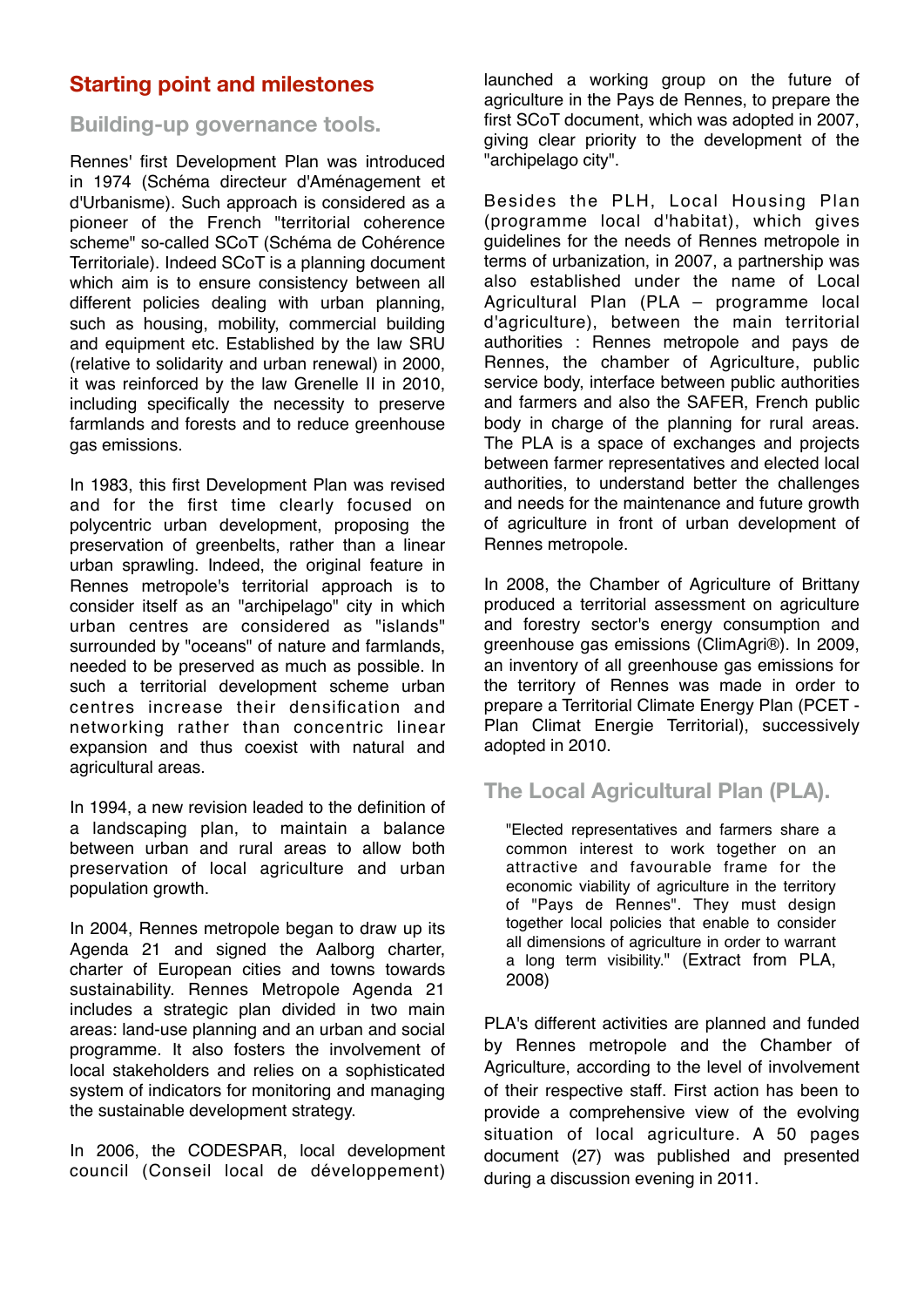It describes the territory, the typology of farms and the work forces, and the typology of productions.

To explain urbanization choices and to gather the views of farmers, in order to help decisionmaking process in a transparent way, the PLA also leaded to the creation of a methodology for farm assessment (diagnostic agricole). This work is carried out by Rennes Metropole and the Chamber of Agriculture.

The exchange of agricultural parcels is another issue, to manage the reduction of the number of farmers and the enlargement of agricultural holdings, for two reasons mainly: to reduce induced costs and also inconvenience due to the move of tractors or animals on the roads. The Chamber of Agriculture has published a guide book to inform farmers about several legal win-win possibilities already existing. Several cities are also mapping local farmlands to highlight the possibilities. In 2013-2014, Rennes Metropole co-funded with the Chamber of Agriculture (respectively 80 and 20%), the production of an atlas of agricultural parcels for the whole metropolis.

## **The PCET: Territorial Climate Energy Plan**

Both the city and Rennes metropole have made a [climate energy plan,](http://metropole.rennes.fr/politiques-publiques/environnement-economie-recherche/l-environnement/le-plan-climat/) in order to translate the will to reduce Greenhouse Gas (GHG) emissions into concrete actions and commitments. In particular, they focus on the reduction energy consumption of public facilities, but also to bring public policy forward and to mobilize all territorial actors. They are complementary according to the specific competences of both territorial bodies.

At the level of Rennes metropole seven categories of activities have been compared on the basis of their GHG emissions: Industry (9%), Agriculture (11%), Services (17%), Housing (22%), freight transport (11%), people mobility (28%) and waste (2%).

In 2011, the city of Rennes got the **European** [energy award®](http://www.european-energy-award.org/home/) (label Cit'ergie), for its involvement in city-owned buildings and street lighting energy performances, measures to increase the use of bikes, car-pooling etc. Such label "supports municipalities willing to contribute to sustainable energy policy and urban development through the rational use of energy and increased use of renewable energies"

# **GHG emissions and agriculture.**

As dairy cattle are the main production of Agriculture in Rennes metropole area, the question of GHG emission is tightly linked with local farming. However the metropolis does not to interfere bringing forward specific methods of farming, considering it is out of its range of competencies. Indeed all farmers indiscriminately are called to collaborate within the Local Agricultural Plan.

Nevertheless the debate about intensification or extension of bovine milk production is widely open and the ClimAgri assessment is widely used to better understand the impact of beef livestock on GHG emissions. In particular deeper studies have demonstrated that the kind of concentrated food, as well as the genetic diversity of races can influence the methane production, whereas, if intensification allows a diminution of methane locally, where animals are living, it induces a greater level of other GHG emissions due to the production of all other inputs such as specific food, antibiotics, pesticides etc. Among the PLA stakeholders, groups of farmers are actively working to define low inputs milk production systems, environment-friendly and also economically viable [\(see more\)](http://www.agriculture-durable.org/wp-content/uploads/2011/04/essentiels-GES.pdf).

#### **Towards a sustainable Food System.**

If Rennes Metropole has today widely accepted the idea that a long-lasting urban development is correlated with a long-term survival of local agriculture and has worked for forty years on a model that enable harmoniously spatial distribution between rural and urban spaces according to the concept of archipelago city, its vision still does not embrace with equal intensity of intent the whole food system also including food transformation, logistics, distribution, consumption up to waste management.

Among the five objectives identified by Rennes Metropole in the PCET to reduce structurally GHG emissions, food systems are not clearly mentioned: the effort is mainly made on energy consumption through heating systems and "soft" modes of transport. ( 1- to mobilize inhabitants and local actors, 2- to improve thermic performances of entire public building stock, 3- to achieve work-saving energy in multiple dwellings, 4- to develop renewable energy based heating systems and networks, 5-to promote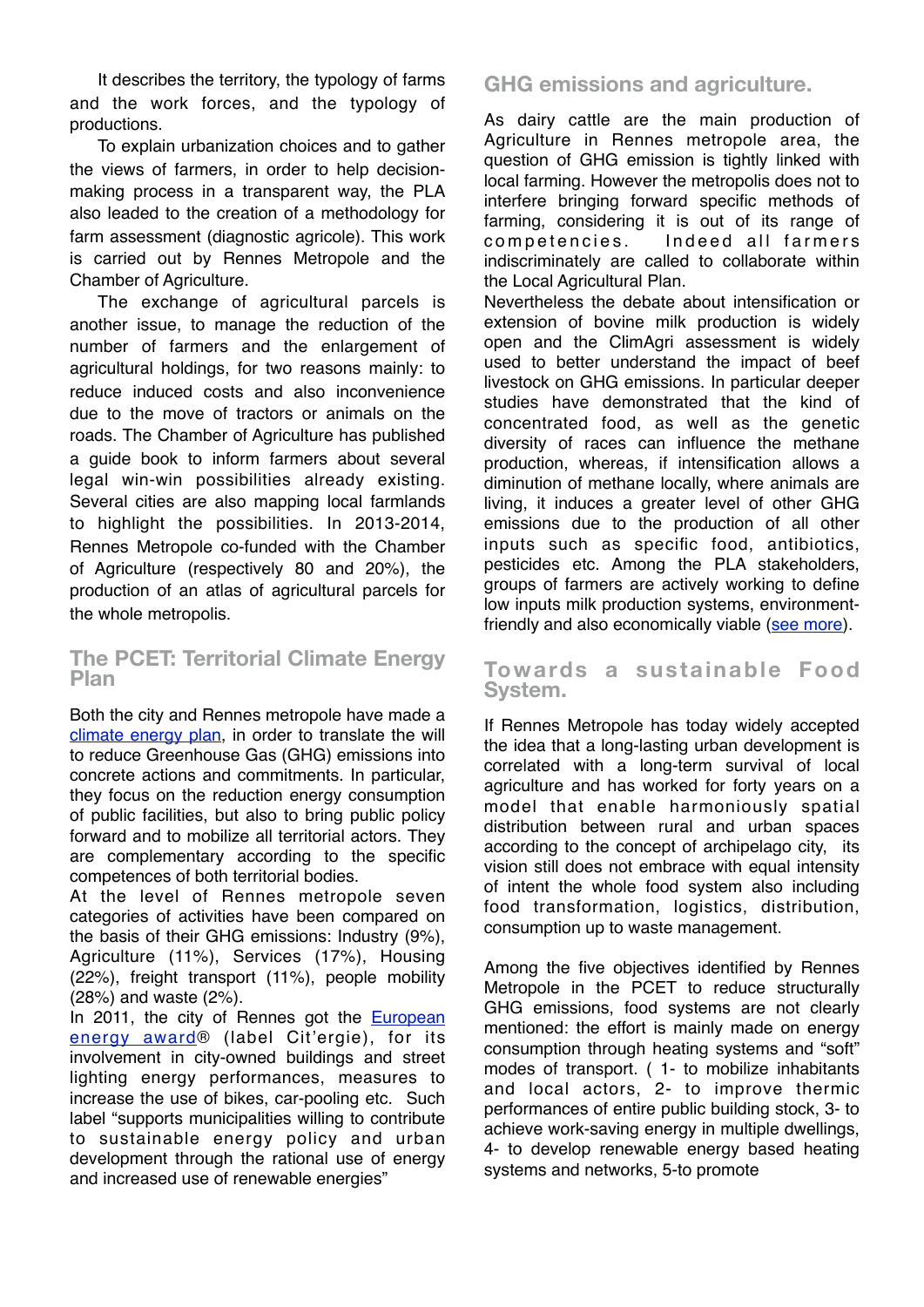environmental-friendly people mobility.)

Although no overall action plan has been yet designed for the PLA, some of the activities are devoted to implement a more sustainable food supply chain. For instance, to reinforce the link between farmers and citizens is one of such area of work. In 2007, a six month study allowed to assess the potential demand/ supply for local food. Since then, several systems have been reinforced or implemented to increase direct selling of local food. They are periodically monitored and evaluated.

- Open-air peri-urban markets. On 20 markets, 13 have been created since 1990. An attention is paid to match the respective sizes of markets and the cities. Also direct selling by producers has been encouraged as well as innovative work schedule, to enable larger attendance from the public.

- Open air market in Rennes. The city welcomes no less than 14 markets. A study has shown that city centre is more attractive to direct selling by producers.

- Sales outlets managed by food producers These innovative systems allow farmers and artisanal food producers to manage shops where they sell their production directly to the consumers. Few selling points opened respectively in 1992 and 2001. There is still room for more projects as the demand is bigger than the offer; however these projects require high level of professionalism. Webshops are also arising in different places, as well as vending machines for raw milk.

- AMAPs (associations supporting small farming), organize weekly distribution of food products (mainly fruits, vegetables, meat and dairies...) remain a pillar of local food distribution with about 20 of such groups (AMAP and similar) in Pays de Rennes in 2012.

- direct selling in the farms. In most of the cases this system induces very local costumers (75%). It has known a recent development (+60% in less than 5 years) and concerns about 8000 clients.

An economic analysis updated in 2009 indicated that such systems still remain marginal within total food consumption (see table 1).

| <b>Typology</b>                            | sales value in millions $\epsilon$ | jobs number |
|--------------------------------------------|------------------------------------|-------------|
| <b>Open-air markets</b>                    | 4,5 to 10                          | 110 - 230   |
| <b>Collective selling</b><br><b>points</b> | 2,7                                | 60          |
| <b>Direct selling in farms</b>             | 1,2 to 1,6                         | $15 - 30$   |
| <b>AMAP (food baskets)</b>                 | 0,5                                | 8           |
| <b>Public Food Service</b>                 | $0,2$ to $0,3$                     | 5           |
| <b>Other</b>                               | $2,9$ to 5                         | $65 - 110$  |
| <b>Total</b>                               | 12 to 20                           | $263 - 445$ |

#### **Table 1: Alternative food Systems' economic data in Rennes Metropole**

Two main lines of reflection have been identified to reinforce sustainable food systems: 1-to use the lever of public food services, 2- to inquire more deeply on the food self sufficiency of the territory.